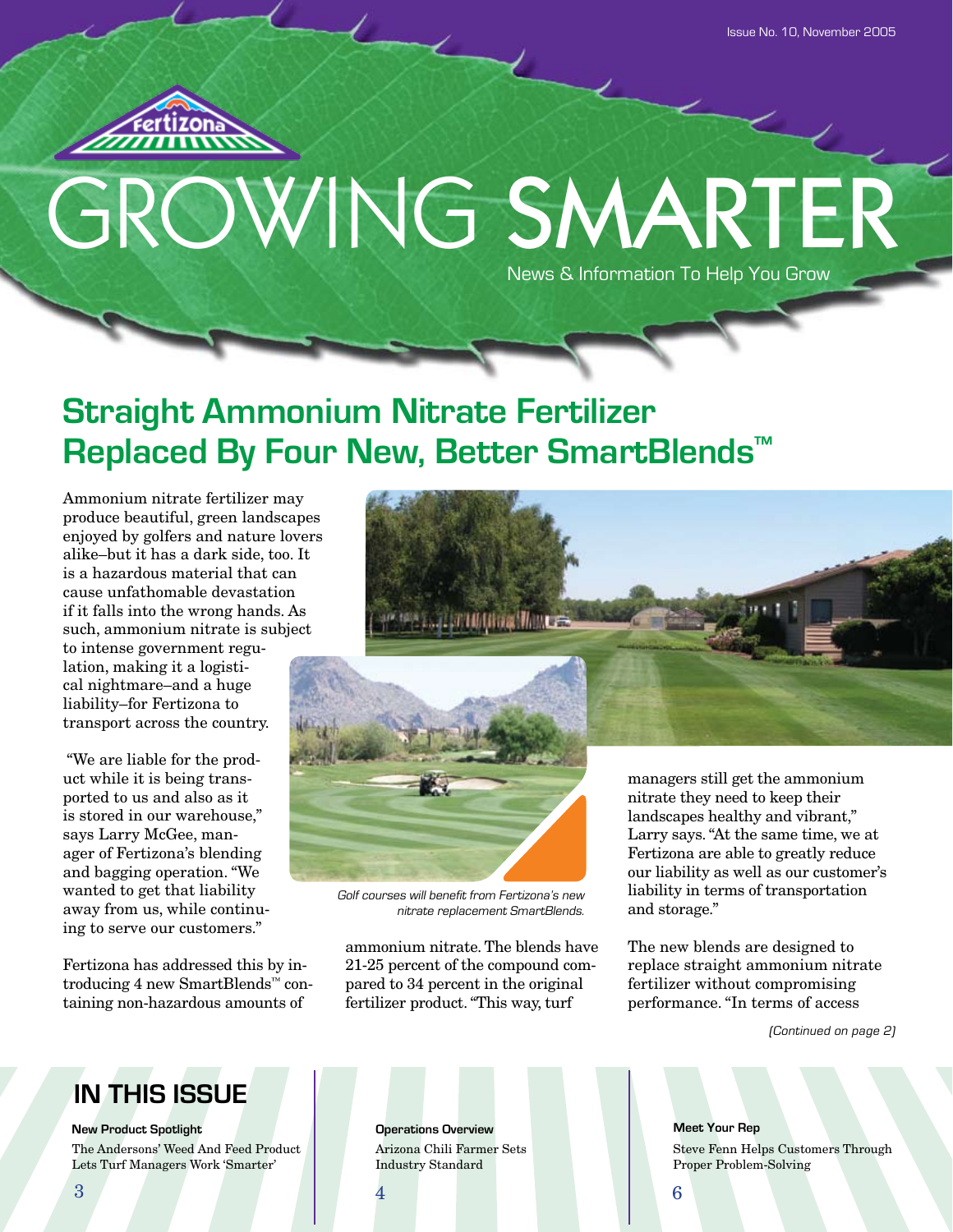# **GROWING SMARTEI**

### **COMPTON'S CORNER**

# **Strong Employees = Strong Business**

A strong business must be founded on strong people. Here at Fertizona, we are privileged to have so many well-qualified employees. Many of our employees have been around since the first day we opened our doors. Many others have worked with Fertizona for 10-15 years.

We pride ourselves on the fact that our employees have chosen to stay with our company for decades and longer. This benefits our customers in that you won't have to be reintroduced to Fertizona every time you do business with us. Our staff is our foundation; they're the cornerstone for giving you the very best in customer service.

Fertizona has a well-deserved reputation in this industry. That's why we're able to attract–and retain– the most talented people to represent our company out in the field and at our retail locations throughout the state. Our goal is to have the most knowledgeable and personable employees working with our customers.

In fact, we invite you to help us grow our great staff. If you know somebody you think would be a great asset to our company, share this with us. We're always looking for the very best to join our team!



Jim Compton, President, Fertizona.

For the best in quality, supply and reliability, call Fertizona.

**Jim Compton President, Fertizona**

### **Straight Ammonium Nitrate Fertilizer Replaced** (Continued From Page 1)

to nitrate, there is no difference in performance," Larry says. "But because the percentage of nitrate is slightly lower in the new fertilizers, users may simply have to use a bit more of the blend."

In fact, Larry insists the new fertilizers are actually better. "They work really well because each mix contains additional nutrients such as phosphorous, potash and iron– nutrients plants and landscapes need to prosper," Larry says. "These additional components are not going to hinder the performance of the ammonium nitrate at all."

These SmartBlends cost slightly more than straight ammonium nitrate fertilizer–but it's well worth it. "Customers will spend a little bit more for the blends, but they're getting so much more in terms of

2

overall nutrients for their dollars," Larry says. "What we're doing is giving our customers a better deal, because these products will provide greater benefits in the long run."

#### *Fertizona offers four new SmartBlends:*

- **F** Fertizona 25-4-4 with WolfTrax
- Fertizona 25-4-4 with PPM
- **n** Fertizona 24-0-0 with PPM
- **n** Fertizona 21-4-4 with Iron

The new SmartBlends should be applied the same way as a straight ammonium nitrate fertilizer. "Nitrate works best during cool months–between late October and early March," Larry says. "It helps revitalize the ground after being distressed all summer

from the heat. It will bring landscapes back. That cool-season turf will grab up that ammonium nitrate blend, and it will make it look really good throughout fall and winter."

For more information about these SmartBlends, call your Fertizona field rep or Larry McGee at 800.782.3266.

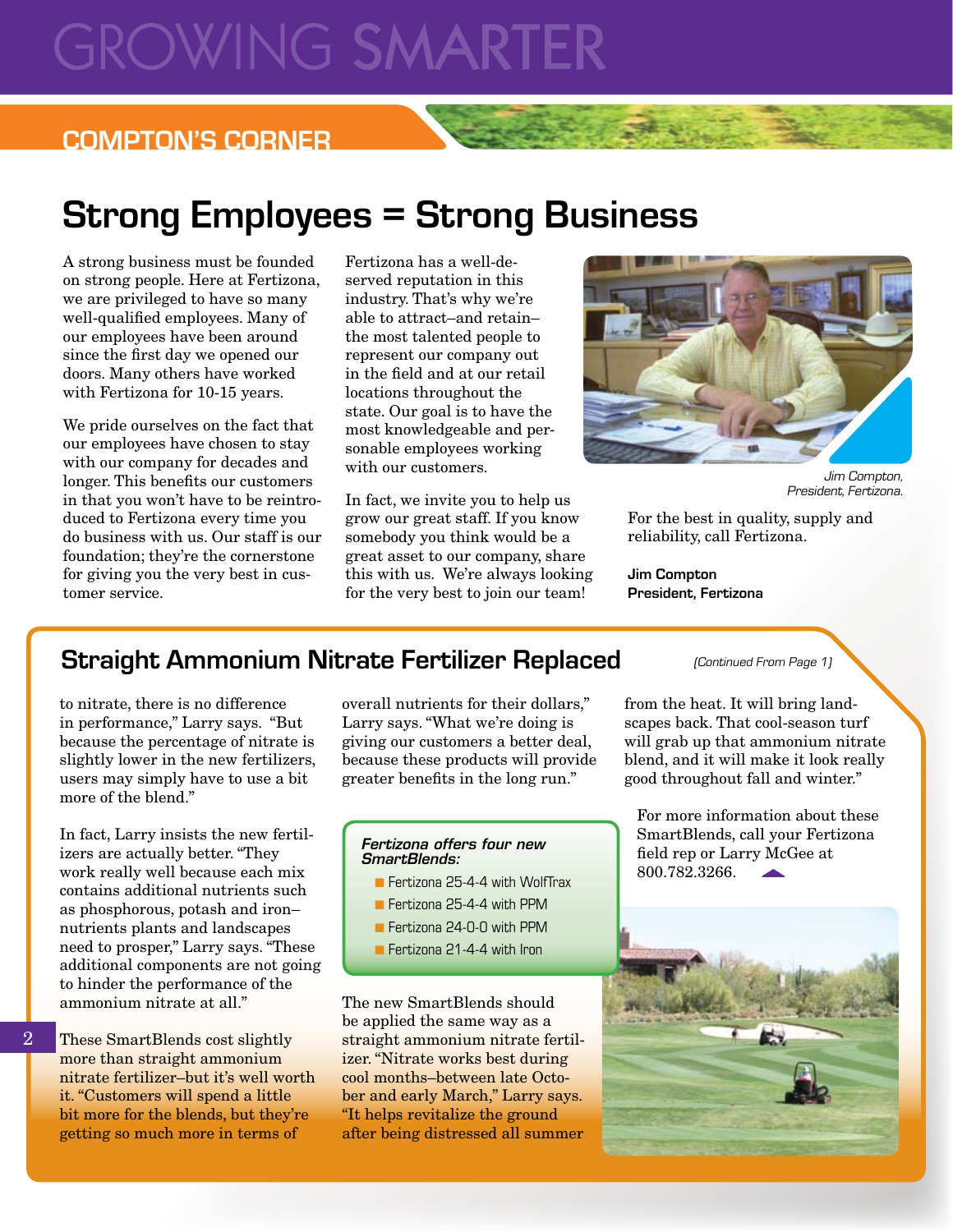## **Product Spotlight**

# **The Andersons' Weed And Feed Product Lets Turf Managers Work 'Smarter'**

2-in-1 Combo Fertilizes, Controls Weeds



In today's fast-paced world, everybody is looking for ways to accomplish more in less time–to get better results in fewer steps. Gardeners and landscapers are no different, as your success is achieved when weeds are kept in check and landscapes remain green, healthy and beautiful. It's not measured in how much time you spend or how many turf products you apply.

#### **Smarter, Not Harder**

This is the magic of The Andersons' 16-4-8 + Millennium Ultra™, a weed-and-feed product that allows turf managers to work 'smarter' rather than harder. Offering a 2 in-1 formula, 16-4-8 + Millennium Ultra controls annoying weeds while fertilizing turfgrass at the same time.

The product contains a nutrientrich fertilizer and the broadleaf herbicide, Millennium. "The benefit of a combination product like this is that as the weeds are dying, the fertilizer component immediately feeds the surrounding desirable grasses and encourages them to fill in the spots left behind by the dying weeds," says Randy Hamilton, Territory Manager at The Andersons.

The weed-and-feed's powerful herbicide infiltrates an existing weed's leaves and crown, going directly into the plant. "The product won't hurt your grass," says Craig Allen, Manager of Fertizona–Fennemore.



16-4-8 + Millenium Ultra is available from Fertizona.

"It contains chemicals formulated to kill broadleaf weeds only."

### **Get Lucky With Clover Control**

16-4-8 + Millennium Ultra is highly effective in controlling a number of broadleaf weeds, especially clover. "It is particularly good against clover," Hamilton says. "Treating clover does not require the product to be applied to moist turf, which is historically what you've had to do with similar products. Our prodPalm Valley Golf Club, Goodyear Arizona.

uct still works well on clover when moist, but it is not critical."

To treat landscapes for most weeds, Allen recommends applying 16-4-8 + Millennium Ultra just as you would a regular fertilizer. "Just barely wet the grass after applying the product, and then let it sit for 3 days. After that, you can go ahead and mow and water it again."

### **Easily Applied**

Like with most granular fertilizers, the product is typically applied using a walk-behind rotary spreader, giving you the ability to hit each desired location with little effort.

In addition to its weed-killing and fertilizing power, the product has another compelling benefit. "The greatest benefit is that you don't have to use a spray herbicide on each weed on the turf area," Allen says. "All you have to do is apply the dry fertilizer out there in order to kill weeds. It's really easy to use."

For more information about The Andersons' 16-4-8 + Millennium Ultra, please contact your local Fertizona field rep. **AND**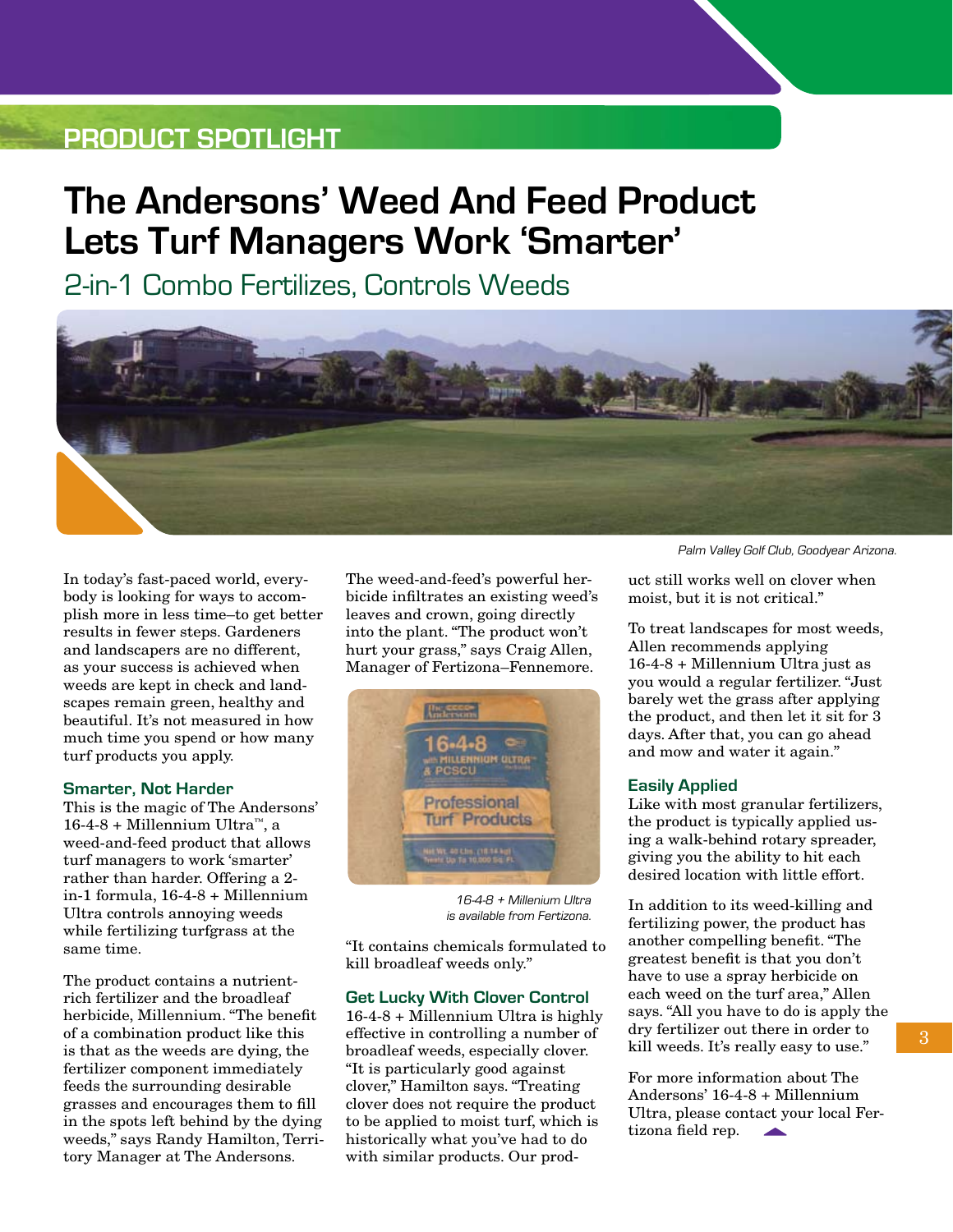# **GROWING SMARTER**

## **OPERATIONS OVERVIEW**

## **Arizona Chili Farmer Sets Industry Standard**

1,500-acre farm grows, breeds, cans, and sells peppers and chili seeds



*"Our green chili varieties are considered the standard of the industry." –Ed Curry, Curry Farms*

It's more than likely those chilies sprouted from a seed engineered in a small town in southeastern Arizona–and not in New Mexico, generally considered the green chili capital of the world.

Founded 33 years ago by native Arizonan Ed Curry, Curry Farms is a 1,500-acre operation nestled among the fields of Sulphur Springs Valley in the town of Pearce.

Ed's farm furnishes the majority of the seeds for the green chili industry. "If you eat a can of green chilies, there's an 80-90 percent chance the seed that produced those chilies came from us," Ed says. "Our green chili varieties are considered the standard of the industry."

 The company's client roster is a veritable Who's Who in the pepper-growing business. Ortega, El Paso and Hatch brands all rely on Ed's seeds to produce their crops. Bueno Foods and Fiesta Canning also buy seeds spawned from Ed's farm.

### **Seeding And Breeding**

A third-generation farmer, Ed became interested in plant genetics at



Ed Curry founded Curry Farms 33 years ago, which provides the industry with the world's best green chilies.

the age of 8 when his father, also a chili farmer, took him to visit different pepper farms in New Mexico to look for good seed.

For 25 years, Ed has been pursuing his passion for breeding and design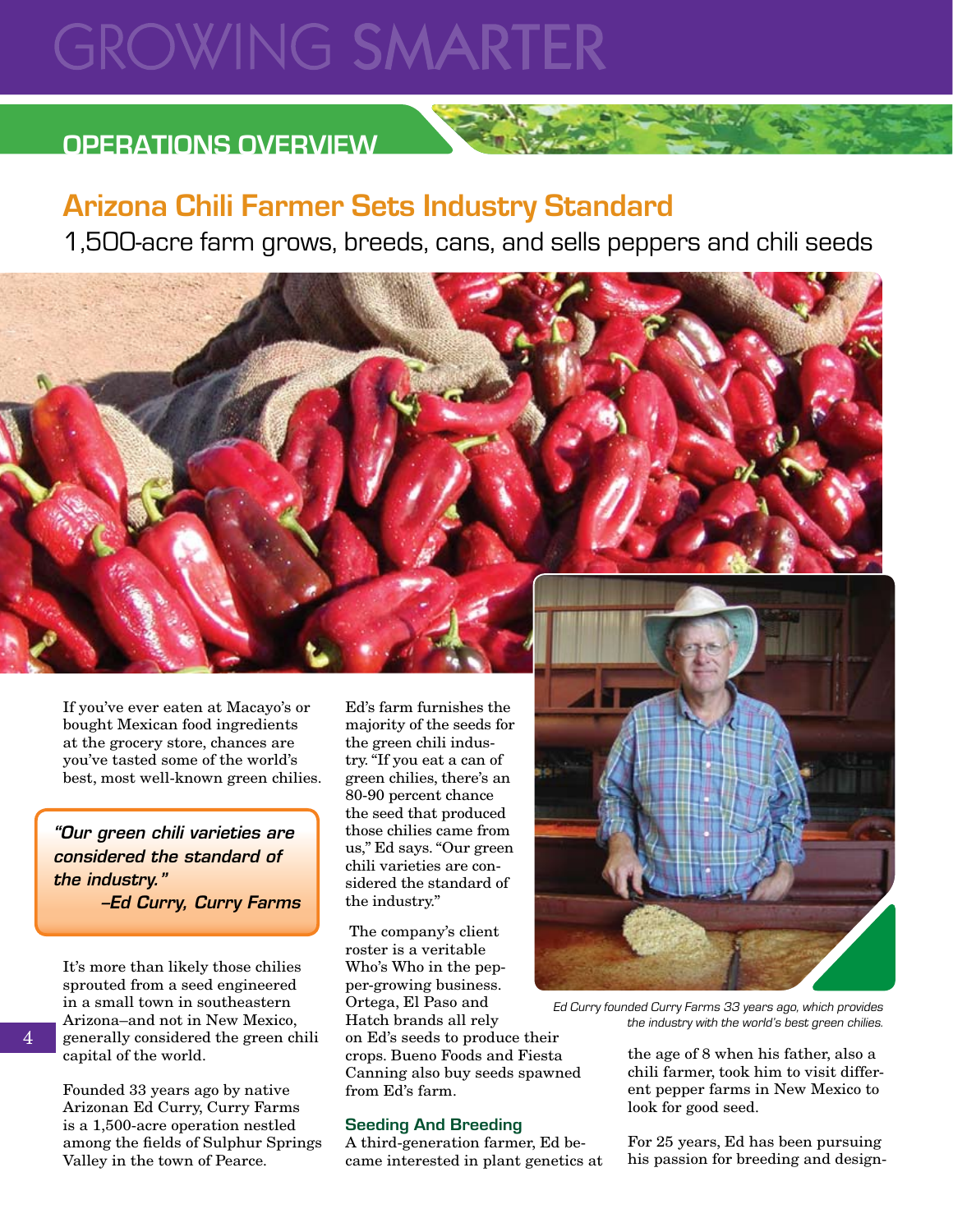ing different pepper seeds with his partner, geneticist Phil Villa. "I love genetics," Ed says.

Using genetics, Ed and Phil regularly work with companies to design and breed peppers with different thicknesses and flavor characteristics. They also revolutionized the pepper industry by stabilizing heat in peppers. "We made it so that when you ate a pepper that was marked 'mild', it turned out to be mild and when you ate one that was supposed to be 'hot', it was hot," Ed explains.

#### **Farming And Canning**

In 1996, Ed joined forces with Santa Cruz Chili & Spice Co., a 53-year old company founded by Gene England and managed by Gene's daughter Jeanni Neaubauer. Using peppers from his fields, Ed manufactures Santa Cruz brand chili products, including chili pastes, chili powders, salsas and a variety of spices.

Made from anchos, paprikas, cayennes, jalapeños, green chilies and other pepper varieties, Ed and Jeanni's Santa Cruz brand is sold in Safeway, Bashas' and Food City. Many local Mexican food restaurants also use the Santa Cruz label in their kitchens. "Most of the well-established Arizona-based Mexican restaurants use our Santa Cruz products and have for many years," Ed says.

### **A Passion For Chili**

Ed's lifelong passion is growing and designing peppers. "I love what I do," Ed says. "I'm very fortunate. These chili fields are my life. I feel



blessed to do what I do and live where I live."

Like most farmers, Ed keeps busy. His days are spent bustling around his various operations–checking the fields, helping with processing,

*"I'm pretty loyal to Fertizona, we've been doing business with them for years. The Comptons are good people. And Tom Hunt, Kent Cleckler and Steve Fenn go the extra mile for us."*

*–Ed Curry, Curry Farms*

working on new pepper genetics and selecting seeds.

Ed also spends a lot of time in his lab–testing and tasting his crops for quality control. "We do a lot of flavor testing and a lot of oven work in the kitchen," Ed says. "Most every

evening, I roast chilies, taste them, check thicknesses–stuff like that. I'm never bored."

Ed is also passionate about Fertizona, which supplies him with fertilizers and crop protection products

> that keep his farm running smoothly throughout the year. "I'm pretty loyal to Fertizona," Ed says. "We've been doing business with them for years. The Comptons are good people. And Tom Hunt, Kent Cleckler and Steve Fenn go the extra mile for us."

> > 5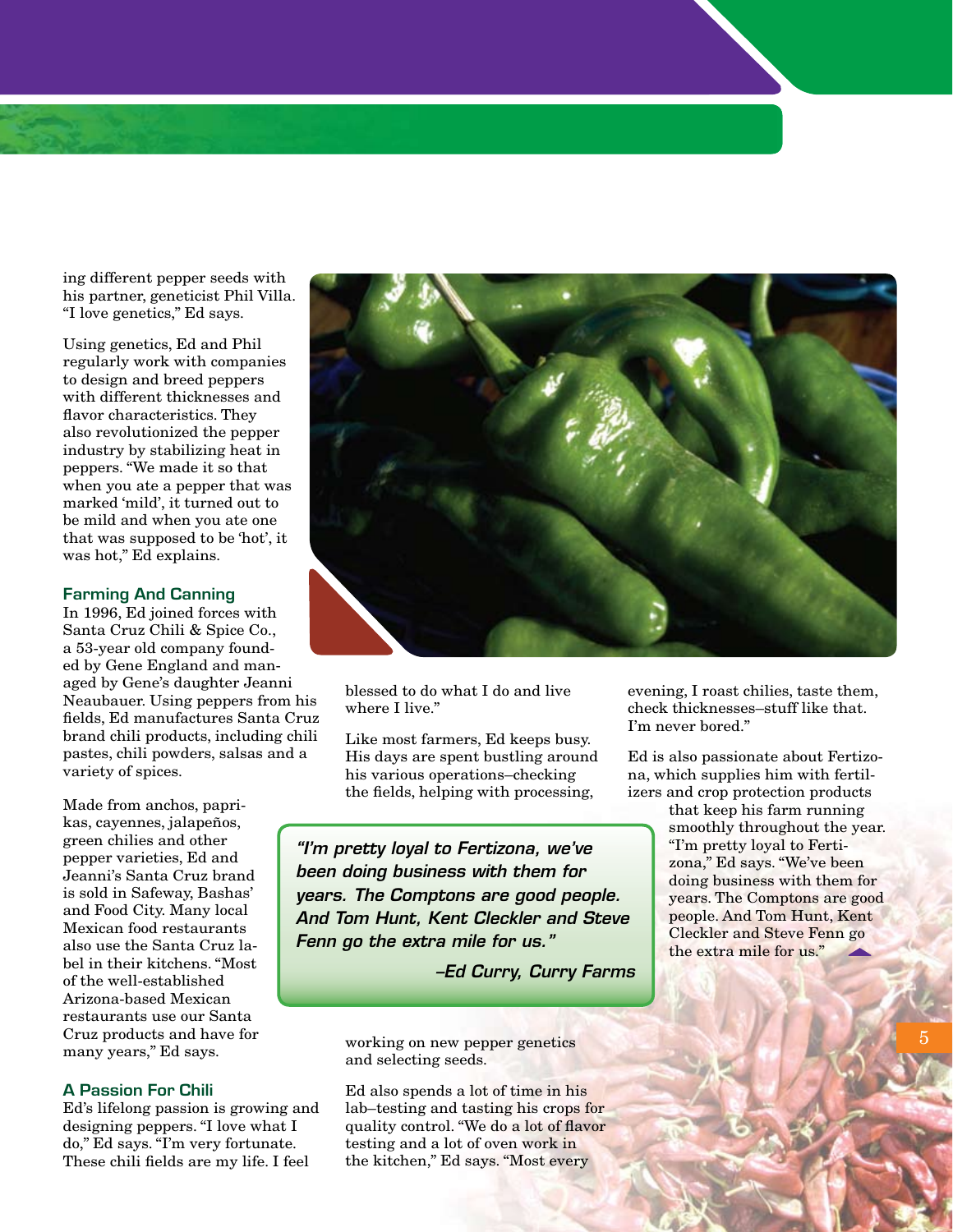# **GROWING SMARTER**

### **Meet Your Rep**

# **Steve Fenn Helps Customers Through Proper Problem-Solving, Crop Management**



Steve shows his son Connor, 3, how to check for bugs.

Pests and diseases can devastate a grower's crops. If left unchecked, they can infect an entire farm, resulting in damaged produce and lean yields. It is Steve Fenn's job to help his growers make sure this doesn't happen–and he's been doing it successfully for several decades.

A pest control advisor for Fertizona, Fenn works with growers to choose the right pest control products, monitors their crops regularly, and

### *Quick Tip*

*Stop by your local Fertizona location for all your household pest control needs.*

develops programs for treating infected areas. He serves clients in Pima, Cochise and the Southern part of Graham county.

"I like my job because it gives me the opportunity to solve problems and create the best solution for each situation growers confront," Steve says. He specializes in a variety

of crops, including greenhouse tomatoes and pecan and pistachio orchards.

Despite his pest-control expertise, Steve's most powerful recommendation doesn't involve applying pesticides at all. "The best strategy is to avoid problems in the first place through proper crop management," Steve says.



Steve checks his pecan trees at home.

Crop rotation is an effective way to combat soil pathogens in particular. "Crop rotation has a lot to do with disease control," he says. "During a first crop, pathogens build at lower levels. But when you put that second crop in there, those inoculums have reached a certain density and they have a quicker opportunity to overwhelm the crop."

Dealing with airborne pathogens, such as bean rust, requires a different approach. "It's a good idea to try to talk your neighbors into planting late beans as opposed to early beans; otherwise, the first crop out there gets bean rust and it infects all of them." If that doesn't work, Steve says the next best

weapon is awareness followed by applying a preventative fungicide.

Above and beyond pest control problems, Fenn says farmers will face increasing challenges during the next growing season due to rising energy costs, which will affect the price of nitrogen and other farming goods. "To growers, I strongly recommend closer crop monitoring, seeking guidance on growing new crops and finding the best production systems to suit your

needs," Steve advises.

Advisory Council.

Raised in Benson, Arizona, Steve earned bachelor's degrees in soil science and agronomy from the University of Arizona. Recently, Steve was asked to join Governor Napolitano's Invasive Species

Steve and his family enjoy camping and fishing at Riggs Lake.

When he's not battling insects and pathogens, Steve spends time with his wife, Veronica, and his two sons, Connor, 3, and Logan, 6. They enjoy fishing, hiking, camping and exploring.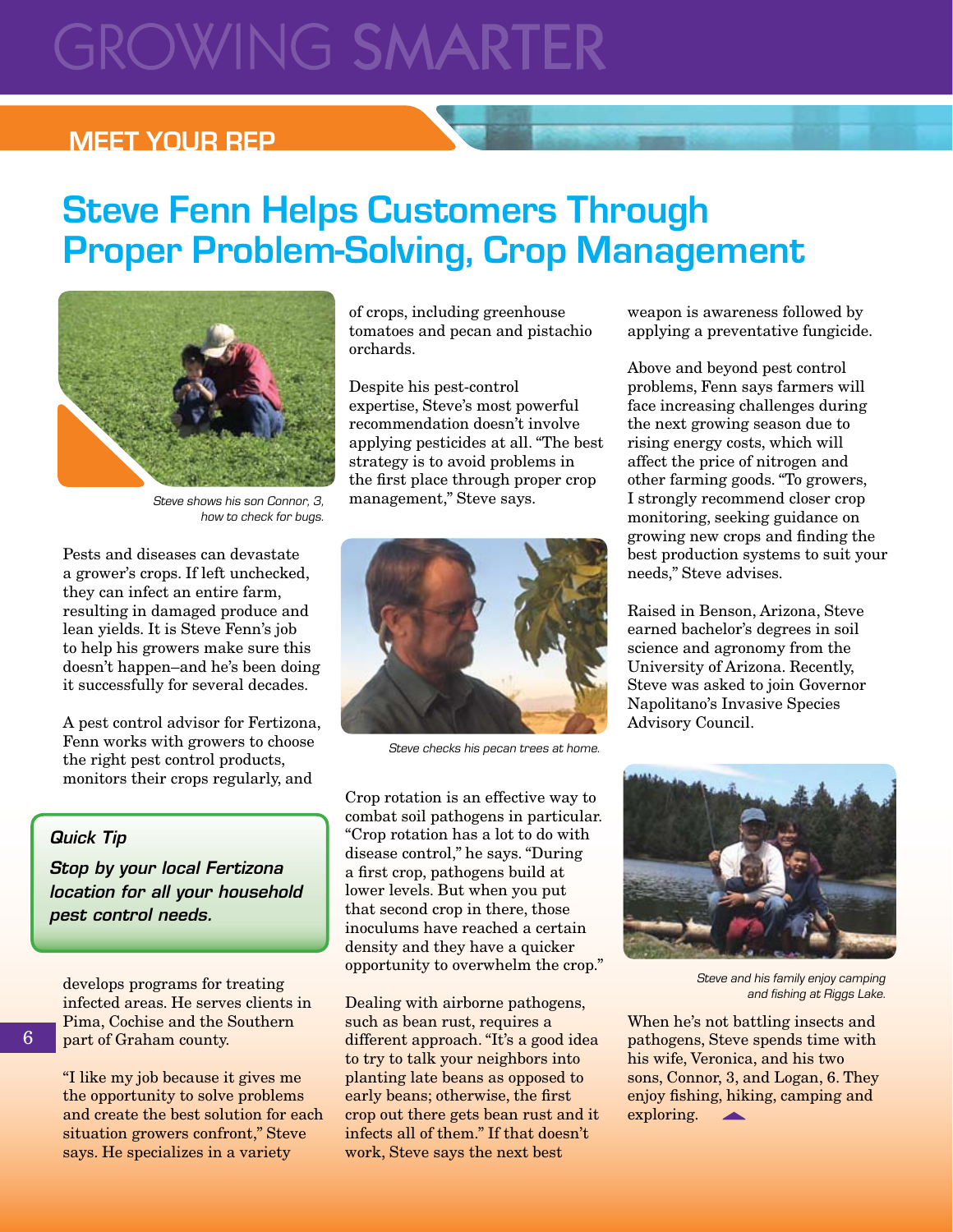### **Focus on Foliars**

## **Products Lettuce Growers Need This Season**

Keys to a mildew-free season



Fertizona recommends two key fertilizer products to keep lettuce plants strong.

Lettuce is a demanding crop. It tends to be vulnerable to various mildew infections–a reality that can adversely affect your crops' marketability and, by extension, your profits. That's why it's important for you to be proactive in keeping your lettuce crops healthy, says Gordon Goodwin, a pest control advisor at Fertizona–Yuma.

Goodwin recommends two nutrient products designed to bolster your lettuce plants' health–to help your crops fend off opportunistic diseases this season and next.

### **Ferti-pHite And Liquid Sulfur**

Gordon uses two foliar products on lettuce. "I've used other products in the past and they work well but require lengthy days to harvest," Gordon says. "But Fertizona's FertipHite and liquid flowable sulfur are effective products and can be applied 0 days to harvest. These are the foliars I recommend for lettuce."

Ferti-pHite contains a potent combination of phosphorous acid and potassium hydroxide. This formulation makes the plant stronger to

help prevent downy mildew, which causes lesions and spores to form on lettuce leaves. Gordon says FertipHite's only restriction is that is should not be paired with products containing copper.

In addition to Ferti-pHite, Gordon says lettuce growers can also rely on liquid flowable sulfur to stave off powdery mildew infections. The product contains 52 percent sulfur–a macronutrient lettuce plants need.

#### **Application**

Ferti-pHite and liquid flowable sulfur can be mixed together, and as such, are applied in the same way. They should be sprayed on lettuce plants using a tractor or airplane. "Mix each product with 10 gallons of water per acre if applying with an airplane," Gordon says. "But if you're using a tractor, mix them with 20 to 30 gallons of water per acre to get better coverage."

The amount of Ferti-pHite or liquid flowable sulfur you mix in with the water will vary depending on your

JV Farms, Yuma, Arizona.

crop needs. Gordon suggests adding 1 to 3 quarts of Ferti-pHite and 1 to 3 pints of liquid flowable sulfur to the water based on climatic conditions.

Compatible with insecticides, both Ferti-pHite and liquid flowable sulfur are absorbed into the plant's

*Ferti-pHite contains a potent combination of phosphorous acid and potassium hydroxide. This formulation makes the plants stronger to help prevent downy mildew.* 

tissue, taken up through the leaves. "Both products should be applied before diseases develop and are effective in helping lettuce plants become stronger so they can resist mildew problems," Gordon says. "Plus, they are very economical."

For more information about keeping your lettuce plants healthy this season, contact your local Fertizona field rep.